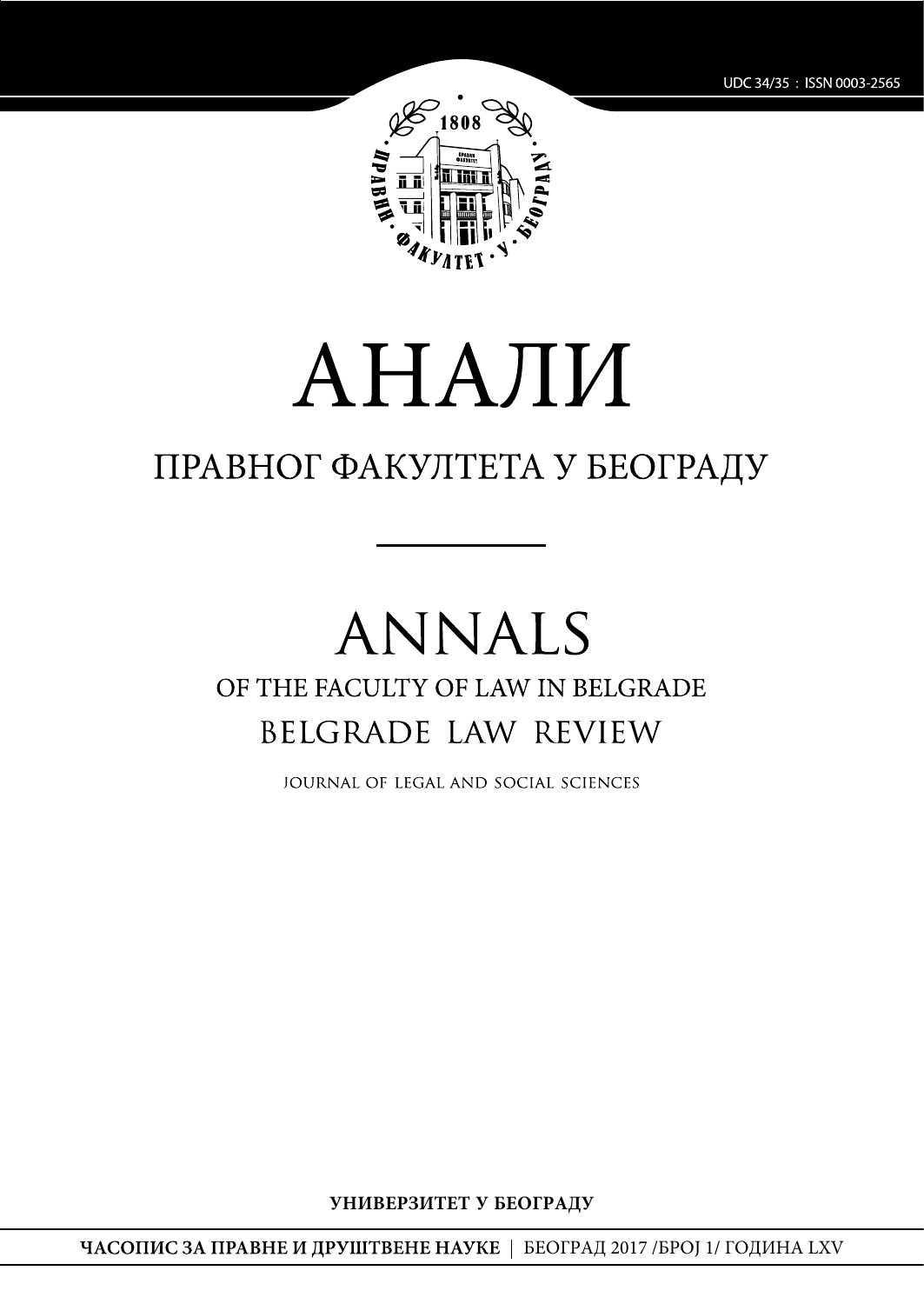## **Aнали Правног факултета у Београду**

| <b>UDC 34/35</b> | ISSN 0003-2565 |
|------------------|----------------|
|                  |                |

# САДРЖАЈ

#### **ЧЛАНЦИ**

| Слободан Марковић, Очување биодиверзитета и право<br>интелектуалне својине: концептуални неспоразум --                                                   | 7   |
|----------------------------------------------------------------------------------------------------------------------------------------------------------|-----|
| Милан Шкулић, Правна природа и кривичноправни<br>(материјални и процесни) ефекат застарелости<br>кривичног гоњења - II део --------------                | 25  |
| Игор Вуковић, Вања Бајовић, Садржина помиловања<br>и поједине недоумице у његовој примени ------                                                         | 59  |
| Горан Дајовић, Правда и право: нови одговори на старо<br>ПИТање -------------------------                                                                | 82  |
| Бојан Спаић, Два поимања правних принципа -------                                                                                                        | 109 |
| Самир Аличић, Винске посуде (vasa vinaria) у римском<br>праву -------------------------                                                                  | 131 |
| Јелена Ђуришић, Спорна питања у вези са кривичним<br>дјелом несавјесно пружање љекарске помоћи-----                                                      | 151 |
| Марина Матић Бошковић, Тужилачки савети и гаранција<br>тужилачке аутономије у државама Западног<br>Балкана -----------------------                       | 169 |
| Александар Тодоровић, Од компромиса до принципа:<br>преиспитивање концепта супсидијарности и његове<br>улоге у реформи Европског суда за људска права--- | 187 |
|                                                                                                                                                          |     |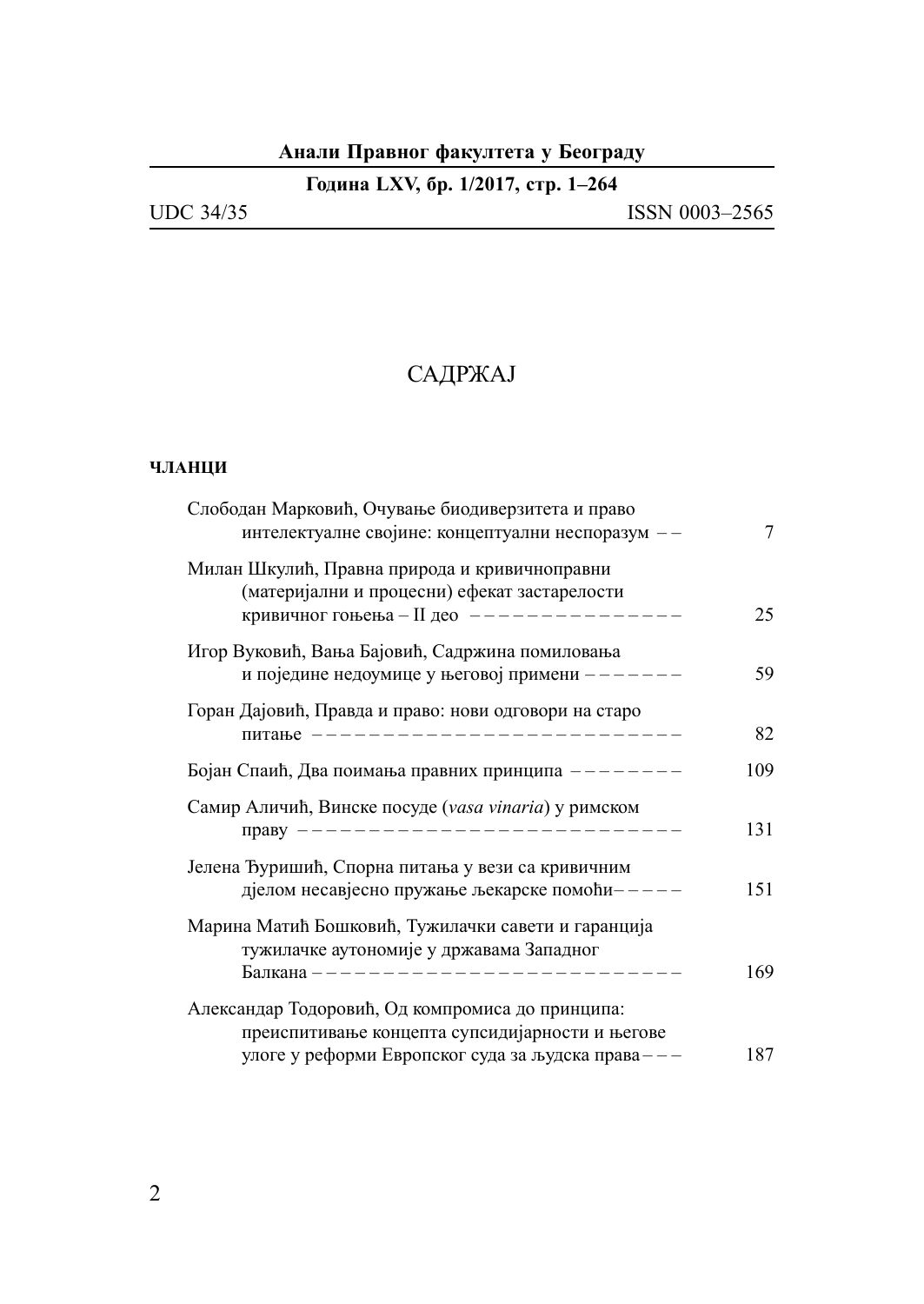#### **ЗАКОНОДАВНА И СУДСКА ПРАКСА**

| Марија Драшкић, Случајеви "несталих беба": Уставни суд<br>vs. Европски суд за људска права? -----------                                                                                                                       | 200 |
|-------------------------------------------------------------------------------------------------------------------------------------------------------------------------------------------------------------------------------|-----|
| ПРИКАЗИ                                                                                                                                                                                                                       |     |
| Branko Milanovic, Global Inequality: A New Approach for the<br>Age of Globalization, The Belknap Press of Harvard<br>University Press, Cambridge, Massachusetts - London<br>2016, 299.<br>(Борис Беговић) ------------------- | 234 |
| Xavier Vives, Competition and Stability in Banking: The Role of<br>Regulation and Competition Policy, Princeton University<br>Press, Princeton, New Jersey 2016, 324.<br>(Ана Одоровић) -------------------                   | 242 |
| Martin Sandbu, Europe's Orphan, Princeton University Press,<br>Princeton – New Jersey 2015, 313<br>(Никола Илић) --------------------                                                                                         | 251 |
| <b>НЕКРОЛОЗИ</b>                                                                                                                                                                                                              |     |
| Дејан Поповић, <i>Божидар Јелчић</i> (1930–2017) -------                                                                                                                                                                      | 256 |
| Упутство за ауторе ------------------------                                                                                                                                                                                   | 260 |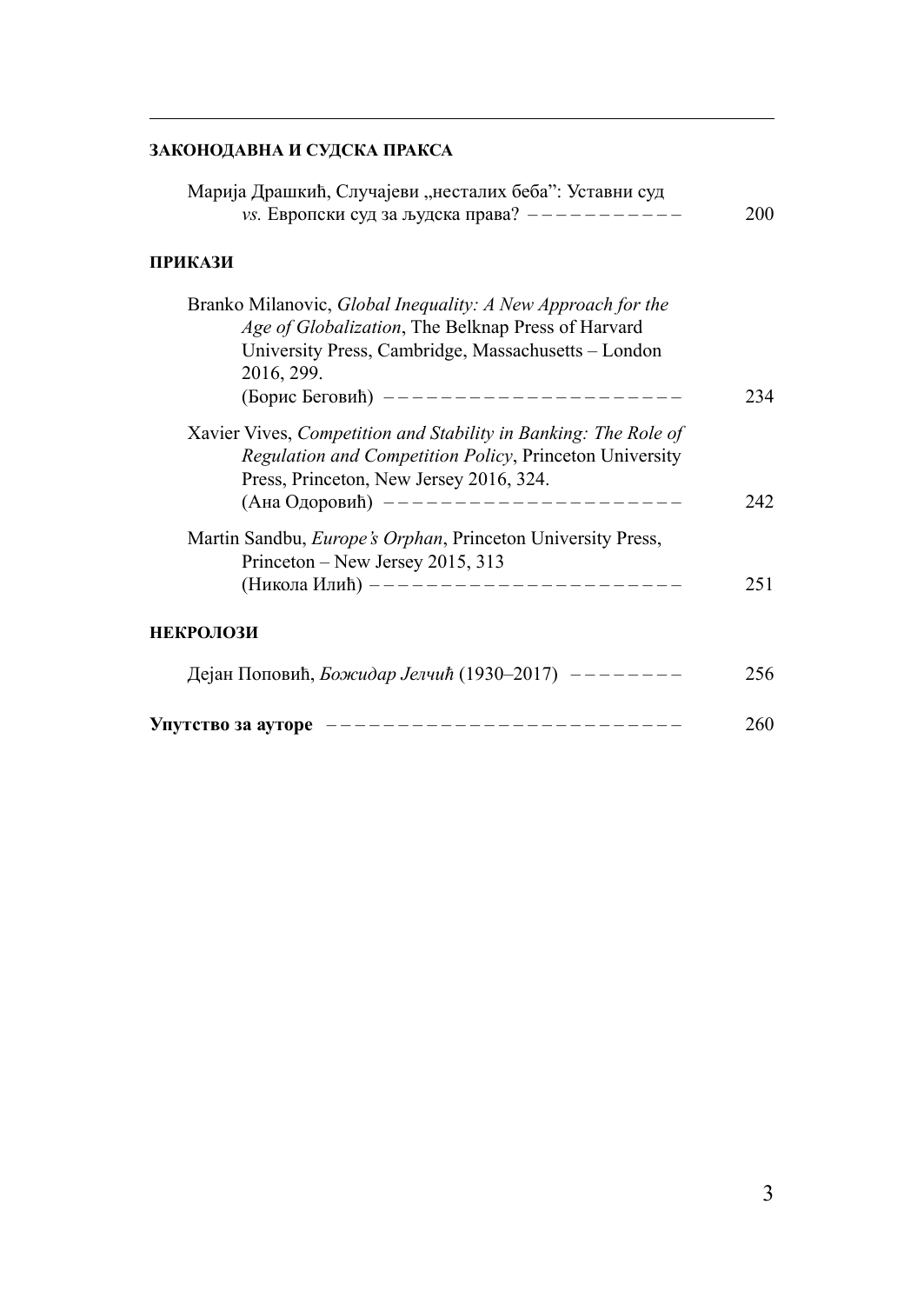### **The Annals of the Faculty of Law in Belgrade**

|  |  |  |  |  |  | Year LXV, No. 1, 2017, pp. 1–264 |
|--|--|--|--|--|--|----------------------------------|
|--|--|--|--|--|--|----------------------------------|

| <b>UDC 34/35</b> |  |
|------------------|--|
|                  |  |

## TABLE OF CONTENTS

#### **ARTICLES**

| Slobodan Marković, Biodiversity Conservation and Intellectual<br>Property Law: a Conceptual Misunderstanding $---$                                               | 7   |
|------------------------------------------------------------------------------------------------------------------------------------------------------------------|-----|
| Milan Škulić, Legal Nature and the Criminal Law Effect<br>(Substantive and Procedural) of Statute of Limitations of<br>Criminal Prosecution $------------------$ | 25  |
| Igor Vuković, Vanja Bajović, Content of Pardon and some<br>Doubts Regarding its Implementation $------$                                                          | 59  |
| Goran Dajović, The Relationship between the Justice and the<br>Law in The Passive Offside of Jurisprudence-------                                                | 82  |
| Bojan Spaić, Two Conceptions of Legal Principles $------$                                                                                                        | 109 |
| Samir Aličić, Wine Vessels (vasa vinaria) in Roman Law ----                                                                                                      | 131 |
| Jelena Đurišić, Controversial Issues Related to the Criminal<br>Offense of Unconscientious Provision of Medical<br>Assistance -------------------------          | 151 |
| Marina Matić Bošković, Prosecutorial Councils and Guarantees<br>of Prosecutors Autonomy in Western Balkans States---                                             | 169 |
| Aleksandar Todorović, From Compromise to Principle:<br>Revisiting the Concept of Subsidiarity and its Role In<br>EctHR Reform $------------------------$         | 187 |

#### **LEGISLATIVE AND JUDICIAL PRACTICE**

| Marija Draškić, The "Missing Babies" Cases: Constitutional |     |
|------------------------------------------------------------|-----|
| Court vs. European Court of Human Rights?———————           | 200 |